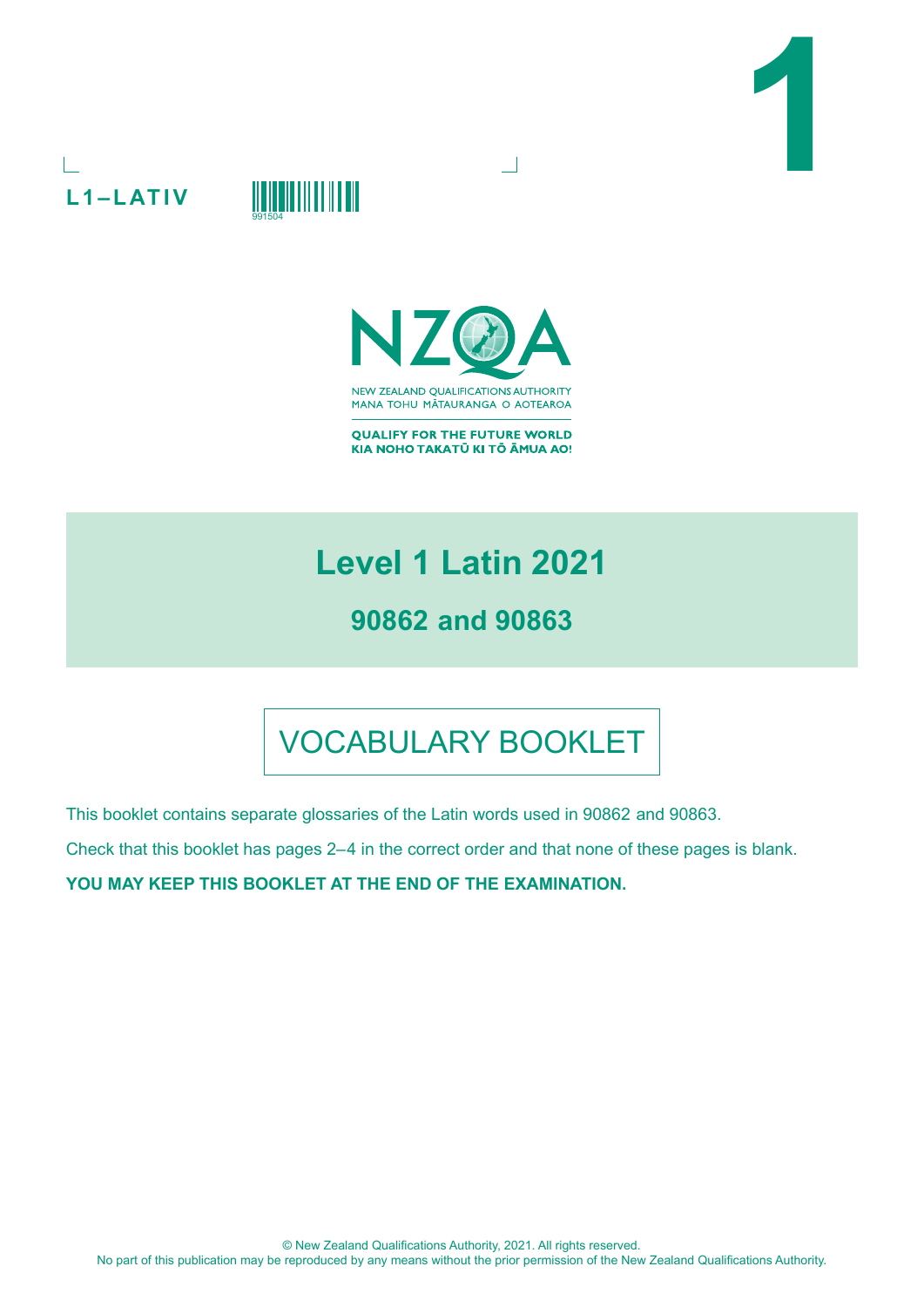#### VOCABULARY LIST FOR 90862

 $\overline{2}$ 

#### **A**

**ab** *+ abl* by, from **accipio, accipere, accepi, acceptum adeo** to such an extent **alter, altera, alterum** another **amo, -are, -avi, -atum** to love **anserinus, -a, -um** goose **ante** *+ acc* in front of

#### **B**

basio, -are, -avi, -atum to kiss

#### **C**

**camella, -ae** *f* bowl **candelabrum, -i** *n* candlestick **candidus, -a, -um** white **canis, canis** *m* dog **caput, capitis** *n* head **carus, -a, -um** dear **conviva, -ae** *m* guest **credo, credere, credidi, creditum cubo, -are, -avi, -atum** to lie down

#### **D**

dico, dicere, dixi, dictum to say do, dare, dedi, datum to give **duco, ducere, duxi, ductum** to lead

#### **E**

**effundo, effundere, effudi, effusum ego** I **et** and **et ... et** both ... and **everto, evertere, eversi, eversum exossatus, -a, -um** boneless

#### **F**

**familia, -ae** *f* family **fervens, ferventis** burning **frango, frangere, fregi, fractum**

#### **G**

**gallina, -ae** *f* hen **grandis, grandis, grande** large

#### **I**

iacto, -are, -avi, -atum to throw **iactura, -ae** *f* loss **impero, -are, -avi, -atum** + *dat* to order **impleo, -ere, implevi, impletum**  $\mathbf{i} \mathbf{n} + ab \mathbf{l}$  in **in** + *acc* into

to accept

to believe

to pour

to overturn

to break

to fill

incito, -are, -avi, -atum to urge **indignatus, -a, -um** resentful **ingens, ingentis** huge **inquit** he said **interea** meanwhile **iratus, -a, -um** angry, angered **is, ea, id** he, she, it, that

#### **L**

**lacero, -are, -avi, -atum** to tear to pieces **latratus, -us** *m* bark, barking laudo, -are, -avi, -atum to praise

#### **M**

**Margarita, -ae** *f* Pearl (*a name*) **mensa, -ae** *f* table **meus, -a, -um** my **minister, ministri** *m* attendant **misceo, misere, miscui, mixtum** moneo, -ere, -ui, -itum to urge

### **N**

**nemo, neminis**  $m/f$  no one **nolo, nolle, nolui** to not want, refuse **nomen, nominis** *n* name

## **O**

**oleum, -i** *n* oil **omnis, omnis, omne** every, all **ostiarius, -i** *m* doorkeeper **ovum, -i** *n* egg

#### **P**

**paene** almost **panis, panis** *m* bread **plus** more **potio, potionis** *f* drink pretiosus, -a, -um precious **profero, proferre, protuli, prolatum protego, protegere, protexi, protectum pugno, -are, -avi, -atum** to fight puto, -are, -avi, -atum to think

# **Q**

| -que            | and         |
|-----------------|-------------|
| qui, quae, quod | who, which  |
| quis            | see si quis |

#### **R**

**recumbo, recumbere, recubui** to stretch out **res, rei** *f* object **respergo, respergere, respersi, respersum** to spatter

to mix

**ne** so that … not, lest

to bring out

to protect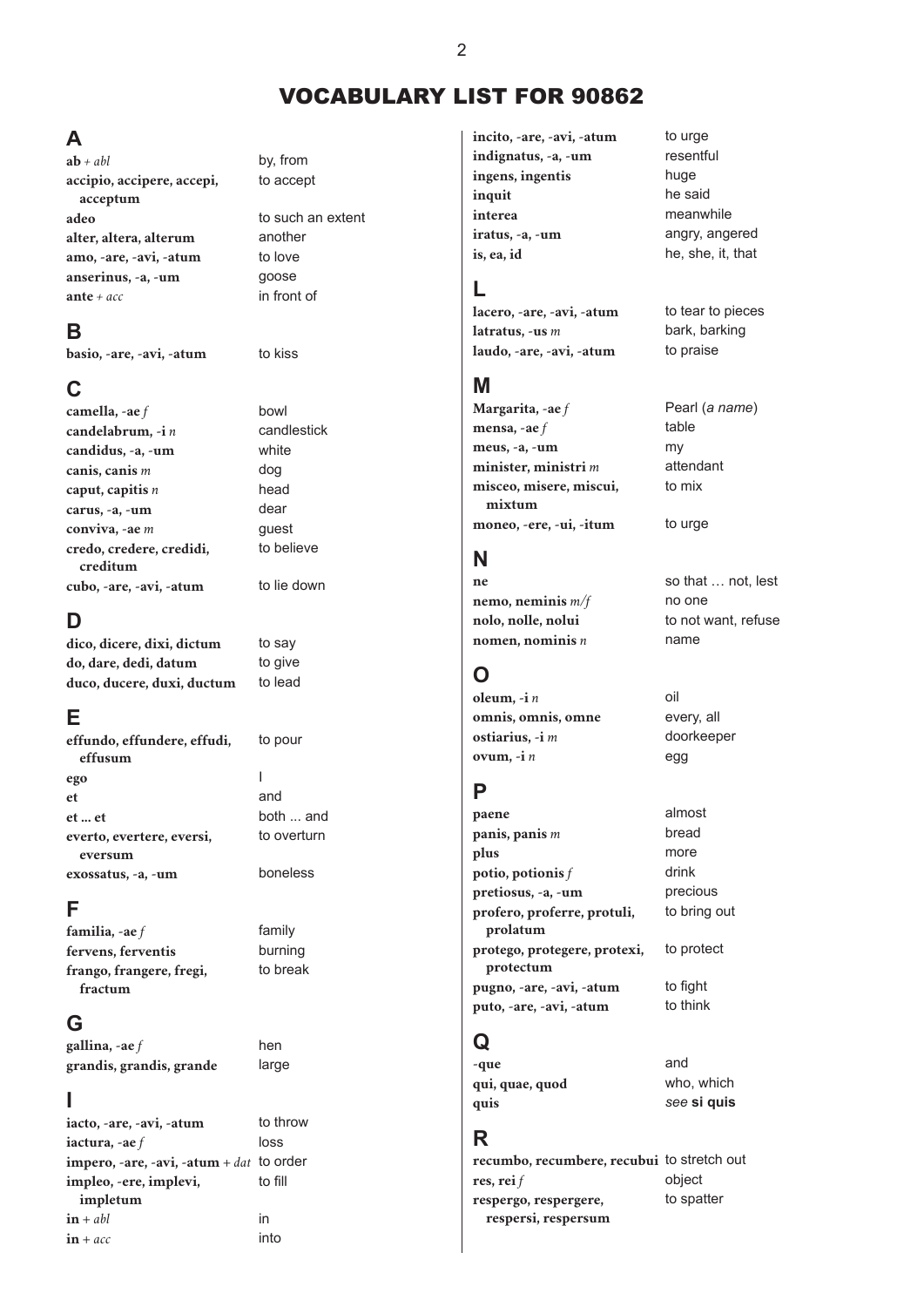**S**

**semper** always **servus, -i** *m* slave **si quis** if anyone **statim** at once **subito** suddenly sum, esse, fui<br>
to be **super** + *acc* on top of **supra** + *acc* over

**Scylax, Scylacis** *m* Scylax (*a name*) **se** himself, herself, itself, themselves

#### **T**

3

**tandem** at last **triclinium, -i** *n* dining room **Trimalchio, Trimalchionis** *m* Trimalchio (*a name*) **tum** then **tumultus, -us** *m* turmoil, commotion **U** that, to **V**

videor, videri, visus sum to seem **villa, -ae** *f* house **vinum, -i** *n* wine vitrum, -i *n* glass

#### VOCABULARY LIST FOR 90863

#### **A**

| $ab + ah$                                |             |
|------------------------------------------|-------------|
| abdo, abdere, abdidi, abditum to conceal |             |
| adeo, -ire, -ii, -itum                   | to go to    |
| adprobo, -are, -avi, -atum               | to approve  |
| adulescens, adulescentis m               | vouth       |
| advenio, advenire, adveni,               | to arrive   |
| adventum                                 |             |
| ante + $acc$                             | in front of |
| aperio, aperire, aperui,                 | to reveal   |
| apertum                                  |             |

#### **C**

**caedo, caedere, cecidi, caesum castra, -orum** *n pl* camp **comprehendo, comprehendere, comprehendi, comprehensum constituo, constituere, constitui, constitutum consul, consulis** *m* consul (*a ruler*) **contentus, -a, -um** content

#### **D**

debeo, -ere, -ui, -itum to ought deinde then **destituo, destituere, destitui, destitutum**

#### **E**

**ego** I **eo, ire, ii, itum** to go **et** and **et … et** both … and

rrive eveal to kill to arrest

to decide

to put

# **F**

| facio, facere, feci, factum | to act  |
|-----------------------------|---------|
| factum, -i n                | deed    |
| ferrum. -i n                | sword   |
| flumen, fluminis n          | river   |
| fortiter                    | bravely |
|                             |         |

#### **H**

**I**

**hostis, hostis** *m* enemy

**idem, eadem, idem** same **ille, illa, illud** that, he, she, it  $\mathbf{i} \mathbf{n} + ab \mathbf{l}$  in **in** + *acc* into indignitas, indignitatis *f* indignity, humiliation **inquit** he said **intra** + *acc* inside intro, -are, -avi, -atum to enter **ipse, ipsa, ipsum** himself, herself, itself,

**iussum, -i** *n* order

**L libertas, libertatis** *f* freedom

#### **M**

**magis** more magnus, -a, -um great **metuo, metuere, metui, metutum modo** *see* **non modo morior, mori, mortuus sum** to die **Mucius, -i** *m* Mucius (*a name*)

themselves

to fear